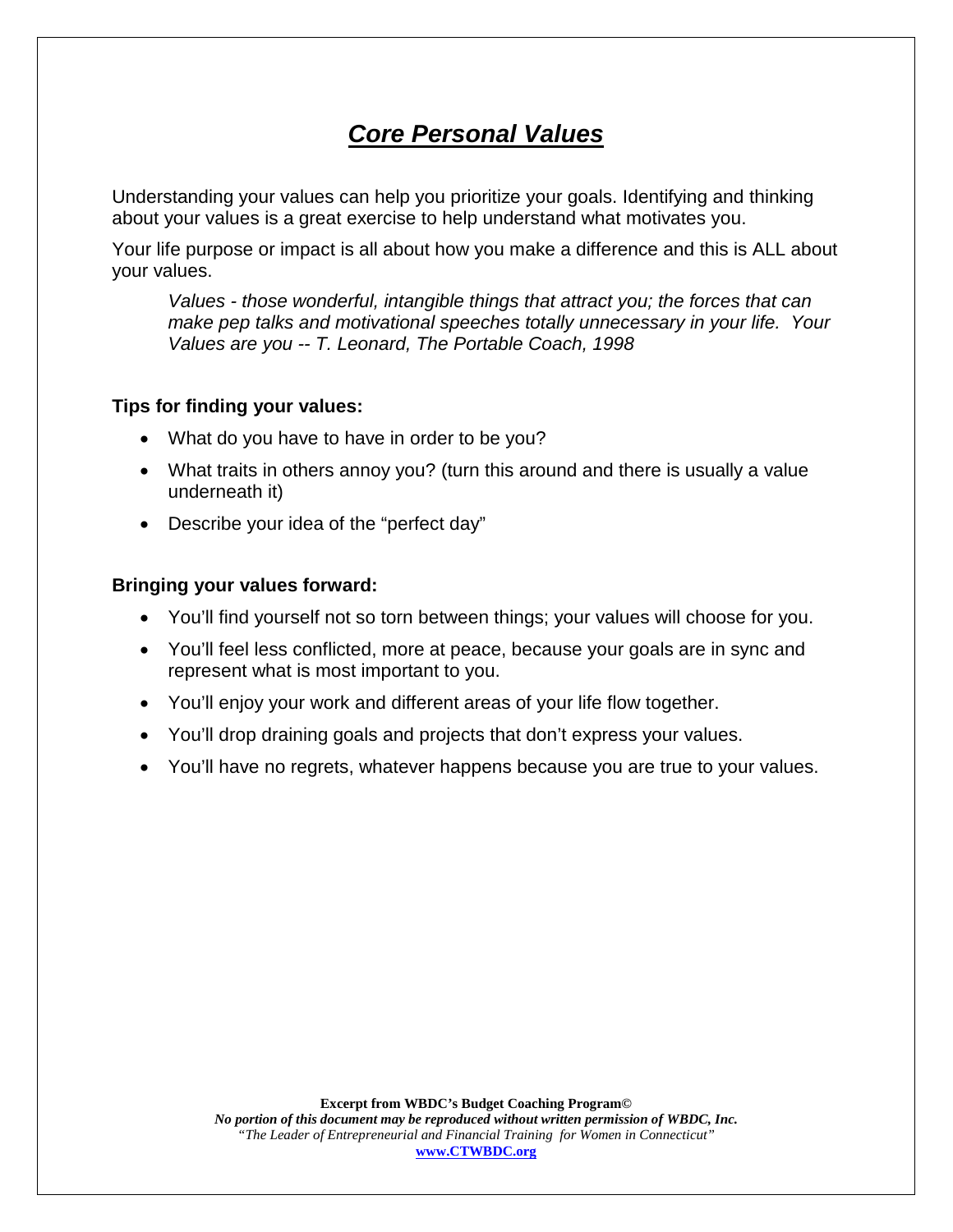## *Core Personal Values (Continued)*

#### **Top Ten Ways to Orient Yourself Around Your Values**

- 1. Values are interest or qualities that ATTRACT you.
- 2. Know the difference between your needs, wants and values.
- 3. Get your needs met so you can orient yourself around your values.
- 4. Get involved in activities that allow you to express your values.
- 5. Run your goals up against your values to determine their match.
- 6. Honor your values to be clear about the opportunities you have in front of you.
- 7. Filter or screen people, events and surprises that come into your life through your values.
- 8. Learn to rely on your values and honor them.
- 9. Look at your list of five values and then your top five goals and match them goal to value.

10.Use your values as the catalyst and motivator to get your needs met.

### *Values Clarification Directions*

- 1. Go through the List of Values and put a check mark next to any that you feel you "must have" in order to be who you are.
- 2. Next, go back over the checked values and narrow the number by circling your top ten.
- 3. See if some of the values don't describe the same value more in depth, for example: Playfulness/Creativity/Joy.
- 4. By stringing the values together, you will begin to define exactly how you experience living a particular value.
- 5. Create your top five values using the values stringing technique just described and write those on the worksheet.
- 6. Next, write an operational definition of the value string you've listed. In other words, what do you do to fully live this value; or, what conditions let you know you're honoring this value full out?
- 7. Then rank order the Values from "most important" to "least important." There is a box at the bottom of the worksheet for this step.

#### **Excerpt from WBDC's Budget Coaching Program©**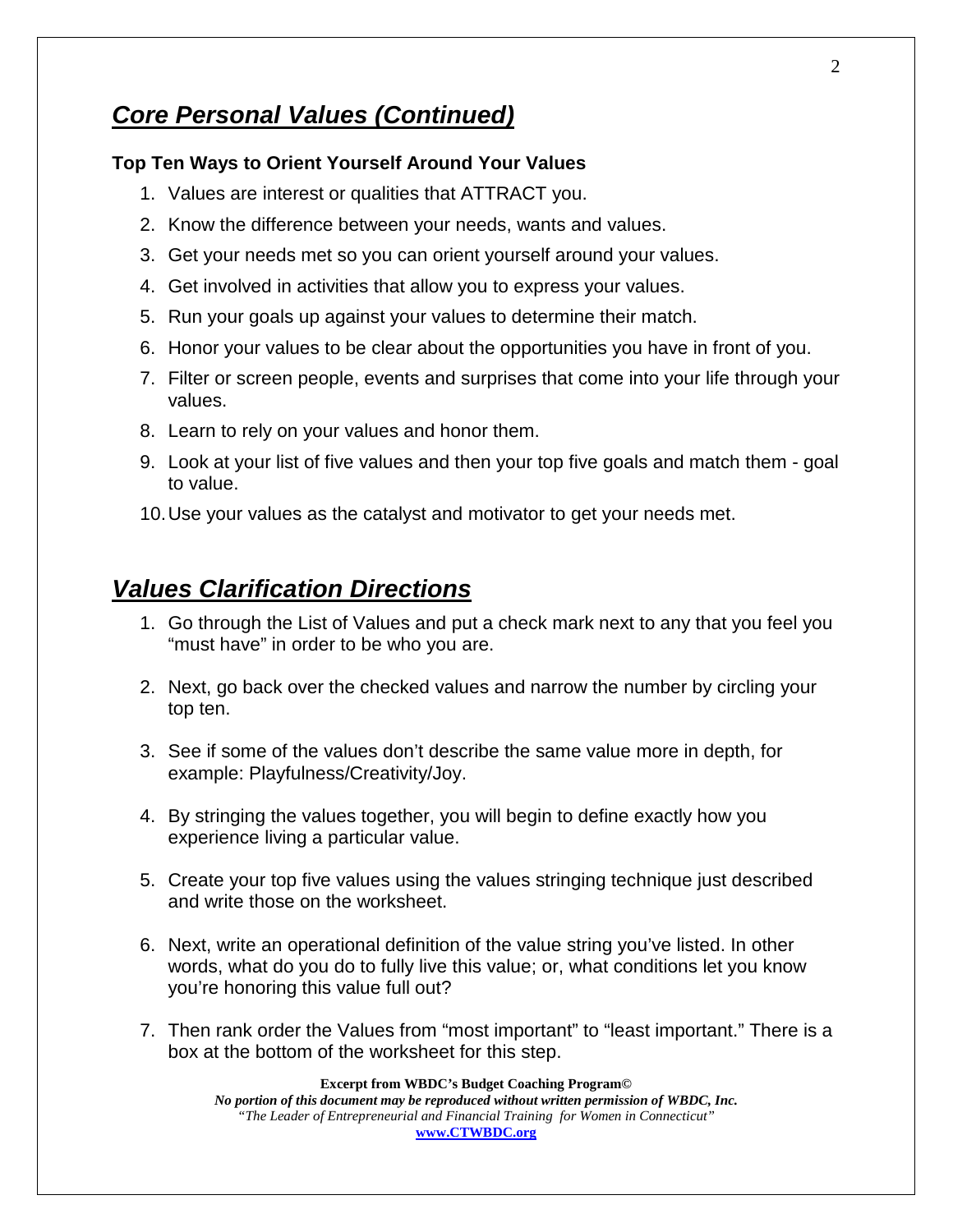8. Finally, circle the number next to the "rank ordered list" according to how well you are living that particular value today.

## *List of Values*

Abundance Acceptance Accessibility Accomplishments **Accuracy** Achievement Acknowledgement **Activeness** Adaptability Adoration **Adroitness** Adventure **Affection** Affluence Aggressiveness Agility **Alertness** Altruism Ambition Amusement **Anticipation** Appreciation Approachability **Articulacy** Assertiveness Assurance **Attentiveness Attractiveness** Audacity Availability Awareness Awe Balance Beauty Being the best Belonging Benevolence **Bliss** Boldness Bravery **Brilliance** Buoyancy Calmness Camaraderie **Candor Capability** Care **Carefulness** 

**Celebrity Certainty** Challenge **Charity** Charm **Chastity Cheerfulness Clarity Cleanliness** Clear-mindedness **Cleverness** Closeness **Comfort Commitment** Compassion **Completion Composure Concentration Confidence** Conformity **Congruency Connection Consciousness Consistency Contentment Continuity Contribution Control Conviction Conviviality** Coolness Cooperation **Cordiality Correctness** Courage **Courtesy Craftiness Creativity Credibility** Cunning **Curiosity** Daring **Decisiveness** Decorum **Deference** Delight **Dependability** Depth

**Desire Determination Devotion Devoutness Dexterity Dignity Diligence Direction Directness Discipline Discovery Discretion Diversity** Dominance Dreaming Drive Duty Dynamism **Eagerness** Economy Ecstasy **Education Effectiveness Efficiency** Elation Elegance Empathy Encouragement Endurance Energy Enjoyment **Entertainment Enthusiasm Excellence Excitement Exhilaration Expectancy Expediency Experience** Expertise **Exploration Expressiveness Extravagance Extroversion Exuberance** Fairness Faith Fame

**Excerpt from WBDC's Budget Coaching Program©**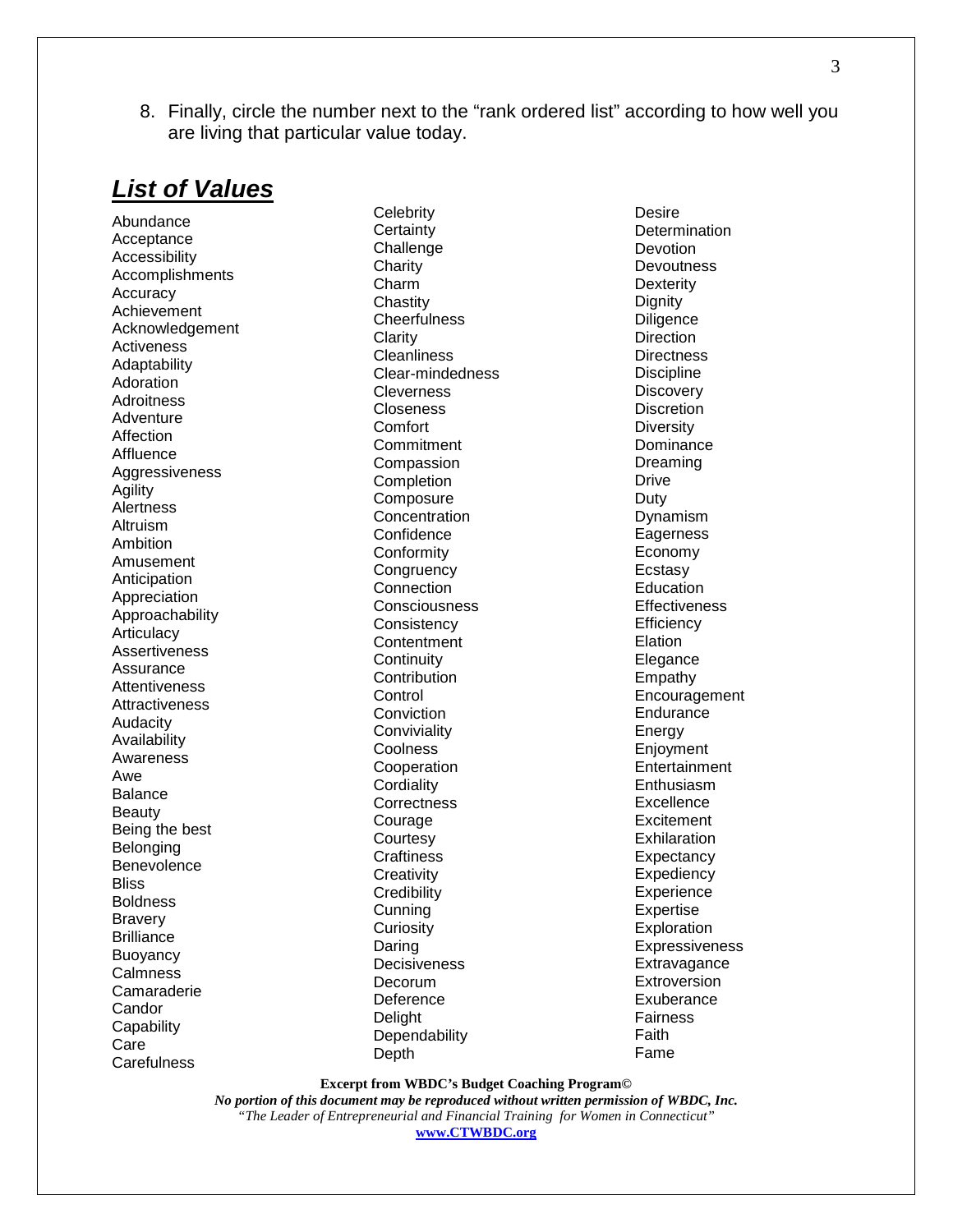Family Fascination Fashion Fearlessness Ferocity Fidelity **Fierceness** Financial independent Firmness Fitness Flexibility Flow **Fluency** Focus Fortitude **Frankness** Freedom Friendliness Frugality Fun **Gallantry Generosity Gentility** Giving Grace **Gratitude Gregariousness** Growth **Guidance Happiness** Harmony Health **Heart Helpfulness Heroism Holiness** Honesty Honor **Hopefulness Hospitality Humility** Humor Hygiene Imagination Impact Impartiality Independence Industry Ingenuity Inquisitiveness Insightful Inspiration Integrity

Intelligence Intensity Intimacy Intrepidness Introversion Intuition Intuitiveness **Inventiveness** Investing Joy **Judiciousness** Justice Keenness **Kindness** Knowledge Leadership Learning Liberation Liberty Liveliness Logic Longevity Love Loyalty **Majesty** Making a difference **Mastery Maturity Meekness Mellowness Meticulousness Mindfulness** Modesty **Motivation Mysteriousness Neatness Nerve Obedience** Open-mindedness **Openness Optimism** Order **Organization Originality Outlandishness Outrageousness** Passion Peace Perceptiveness **Perfection Perkiness Perseverance Persistence** 

Persuasiveness Philanthropy Piety **Playfulness Pleasantness Pleasure** Poise Polish Popularity **Potency** Power **Practicality Pragmatism** Precision **Preparedness** Presence **Privacy Proactively** Professionalism **Prosperity Prudence Punctuality** Purity Realism Reason Reasonableness **Recognition Recreation** Refinement Reflection Relaxation **Reliability** Religiousness Resilience Resolution Resolve Resourcefulness **Respect** Rest Restraint Reverence Richness Rigor **Sacredness Sacrifice Sagacity Saintliness Sanguinity Satisfaction Security** Self-control **Selflessness** Self-reliance

**Excerpt from WBDC's Budget Coaching Program©**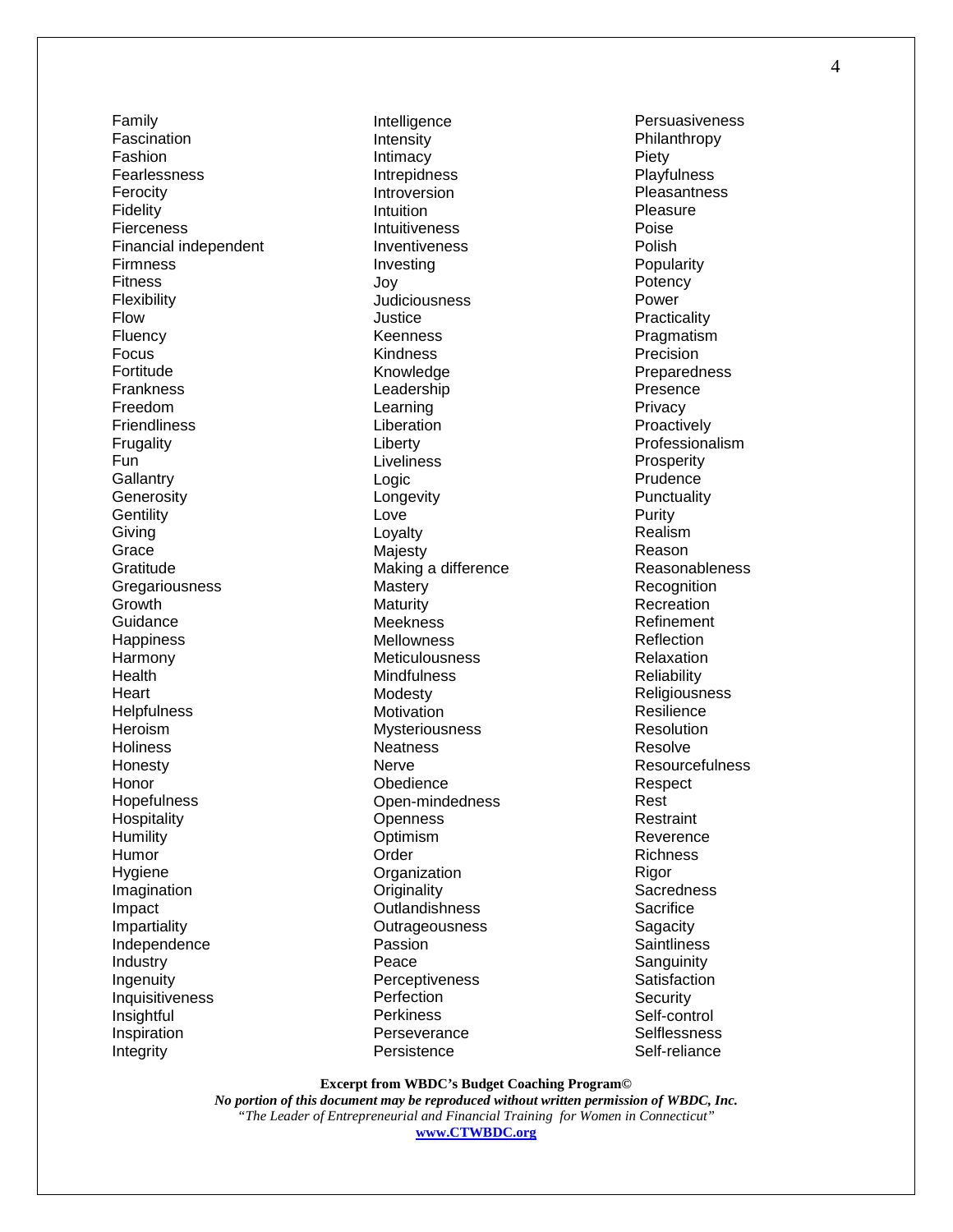**Sensitivity Sensuality Serenity** Service Sexuality Sharing **Shrewdness Significance Silence Silliness Simplicity Sincerity Skillfulness** Solidarity **Solitude Soundness** Speed **Spirituality Spontaneity Sprint Spunk Stability Stealth Stillness Strength Structure Success** Support **Supremacy** Surprise **Sympathy** Synergy Teamwork **Temperance Thankfulness Thoroughness Thoughtfulness Thrift Tidiness Timeliness Traditionalism Tranquility Transcendence Trust Trustworthiness Truth** Understanding Unflappability **Uniqueness** Unity Usefulness **Utility** Valor

Variety Victory Vigor Virtue Vision Vitality Vivacity Warmth **Watchfulness** Wealth **Willfulness** Willingness Winning Wisdom Wonder Youthfulness Zeal

**Excerpt from WBDC's Budget Coaching Program©**